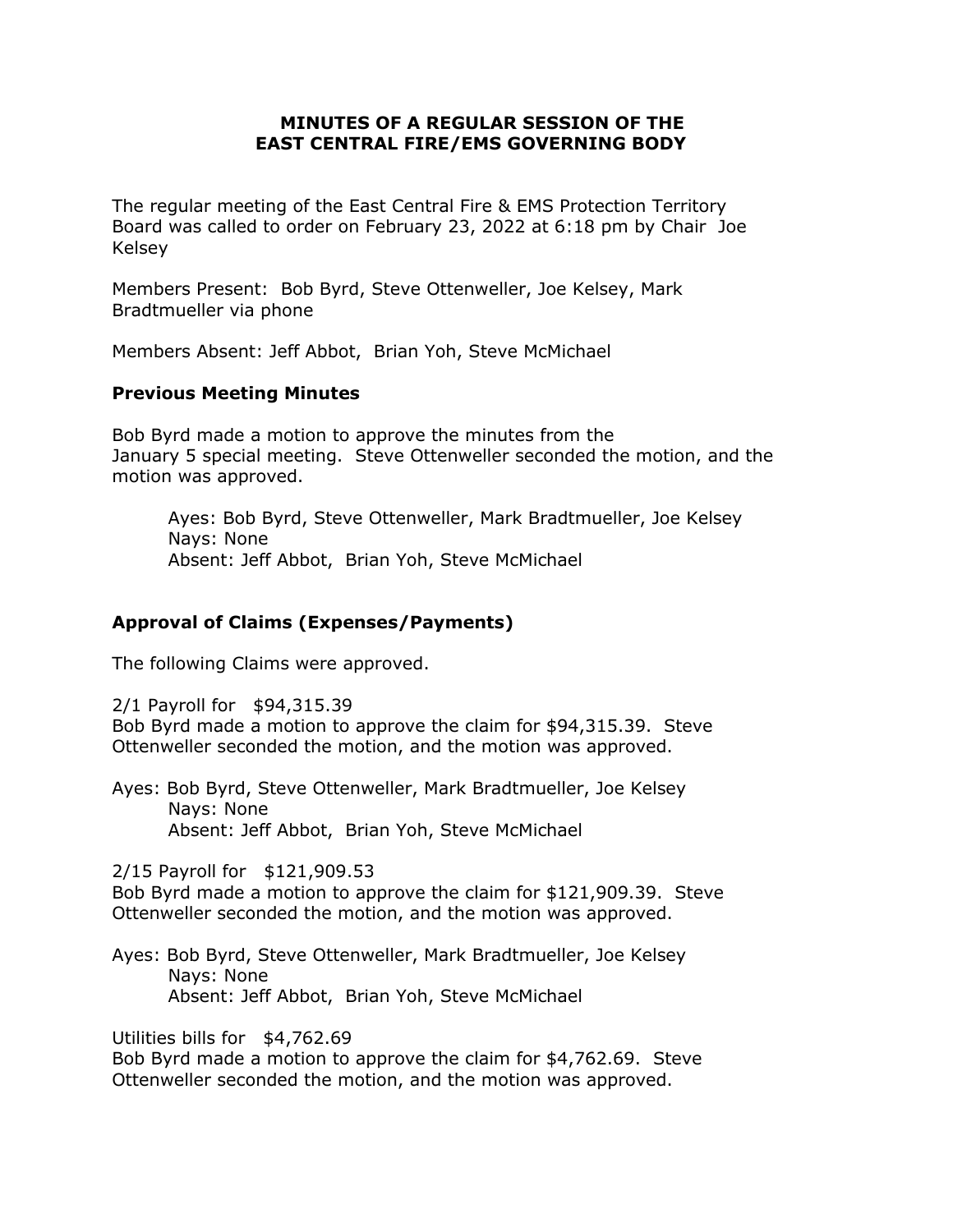Ayes: Bob Byrd, Steve Ottenweller, Mark Bradtmueller, Joe Kelsey Nays: None Absent: Jeff Abbot, Brian Yoh, Steve McMichael

Misc bills for \$56,318.33

Bob Byrd made a motion to approve the claim for \$56,318.33. Steve Ottenweller seconded the motion, and the motion was approved.

Ayes: Bob Byrd, Steve Ottenweller, Mark Bradtmueller, Joe Kelsey Nays: None Absent: Jeff Abbot, Brian Yoh, Steve McMichael

### **Updated on the Hiring Process**

The addition of 2 more staff members is waiting on PERF approval.

There is 1 outstanding position on hold. There is a hold on this position to ensure there is enough money in the Budget.

### **EMS Run Statistics for January**

See attached report 1.

Total EMS runs for January was 368.

## **Fire Run Statistics for January**

See attached reports 2 for Fire Runs within the Territory.

See attached reports 3 for Fire Runs for mutual aid.

#### **Utilities for Station 4**

Right now the Territory shares utilities with the City of Woodburn for Station 4.

Josh wants to work the City of Woodburn to fairly and equably split the utility bills.

This will take some time to measure demand and cost structure.

## **Request for Approval of Engine 11 Emergency Repair**

See attachment 4 for the estimate quote for the repair of Engine 11.